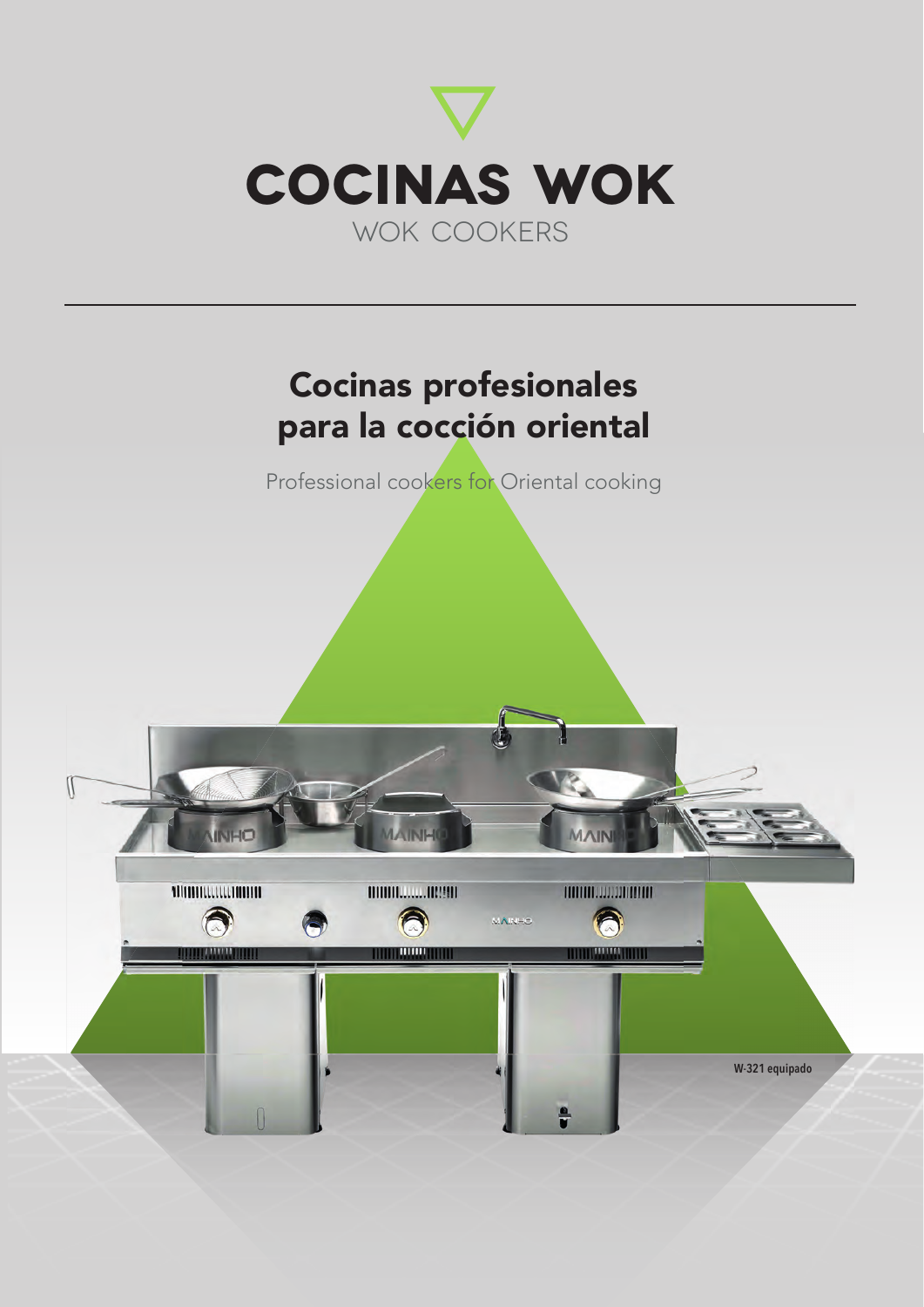

Base encimera wok económico Economical wok cooktop base

**Aro Antitsunami**<br>Anti-Tsunami ring

▶ Construidos totalmente en acero inoxidable. ▶ Quemadores atmosféricos de gran rendimiento. ▶ Encimera de acero inoxidable 18/8 de 3 mm de espesor, reforzada por tirantes internos. Fuegos de llama vertical dirigida al centro de la sartén wok, que realiza un abanico de calor por toda la superfície, consiguiendo una temperatura extrema e idónea para este tipo de cocción.

- Equipados con válvulas de gas con termopar de seguridad y llama piloto.
- **► PROFESIONALES:** Aros Wok en acero inoxidable 18/8. ► Mandos ergonómicos en latón cromado.
- Encimera de trabajo tipo "bañera" con canal recoge-residuos, rebosadero y cesta adaptada a la extracción de los mismos.
- ► **ECONÓMICOS:** Aros Wok en acero pavonado negro. ► Mandos en ABS cromado.

Entirely built in stainless steel.  $\blacktriangleright$  High performance atmospheric burners.  $\blacktriangleright$  Stainless steel cooktop 18/8 with thickness of 3 mm, reinforced by internal straps.  $\blacktriangleright$  Vertical flame burners directed to the centre of the wok, that spreads the heat over the entire surface, reaching an extreme and ideal temperature for this type of cooking.

- $\triangleright$  Equipped with gas valves with safety thermocouple and pilot light.
- ▶ **PROFESSIONAL:** Aros Wok in 18/8 stainless steel. ▶ Ergonomic controls in chrome-plated brass.
- $\triangleright$  "Bathtub" type worktop with waste collection channel, overflow and basked adapted for their removal.
- ECONOMICAL: Aros Wok in blued black steel. Controls ABS chromed.

#### Dimensiones y precios de la BASE WOK a falta de opciones y accesorios.

Dimensions and prices of the WOK BASE without options and accessories.

| <b>Modelos</b> | <b>Medidas</b> | 'n°           | €     |
|----------------|----------------|---------------|-------|
|                | exteriores     | <b>Fuegos</b> |       |
| <b>W-100</b>   | 70x75x41h      | 1             | 2.857 |
| <b>W-200</b>   | 100x75x41h     | $\mathcal{P}$ | 3.822 |
| <b>W-300</b>   | 150x75x41h     | 3             | 5.113 |
| <b>W-400</b>   | 200x75x41h     | 4             | 5.998 |
| <b>W-500</b>   | 250x75x41h     | 5             | 6.670 |

#### Base encimera wok profesional - Adaptables a todas las opciones de equipamiento.

Professional wok cooktop base – Adaptable to all equipment options.

| <b>Models</b>               | External           | No.            | €     |
|-----------------------------|--------------------|----------------|-------|
|                             | dimensions burners |                |       |
| <b>W-100 ECO</b> 70x70x41h  |                    | 1              | 1.795 |
| <b>W-200 ECO</b> 100x70x41h |                    | $\mathcal{P}$  | 2.780 |
| <b>W-300 ECO</b> 150x70x41h |                    | $\overline{3}$ | 3.749 |
| <b>W-400 ECO</b> 200x70x41h |                    | 4              | 4.872 |
| <b>W-500 ECO</b> 250x70x41h |                    | 5              | 5.775 |

Base encimera wok económica - Adaptable solo a quemadores y mesas de soporte. Economical wok cooktop base - Adaptable

only for burners and support bases.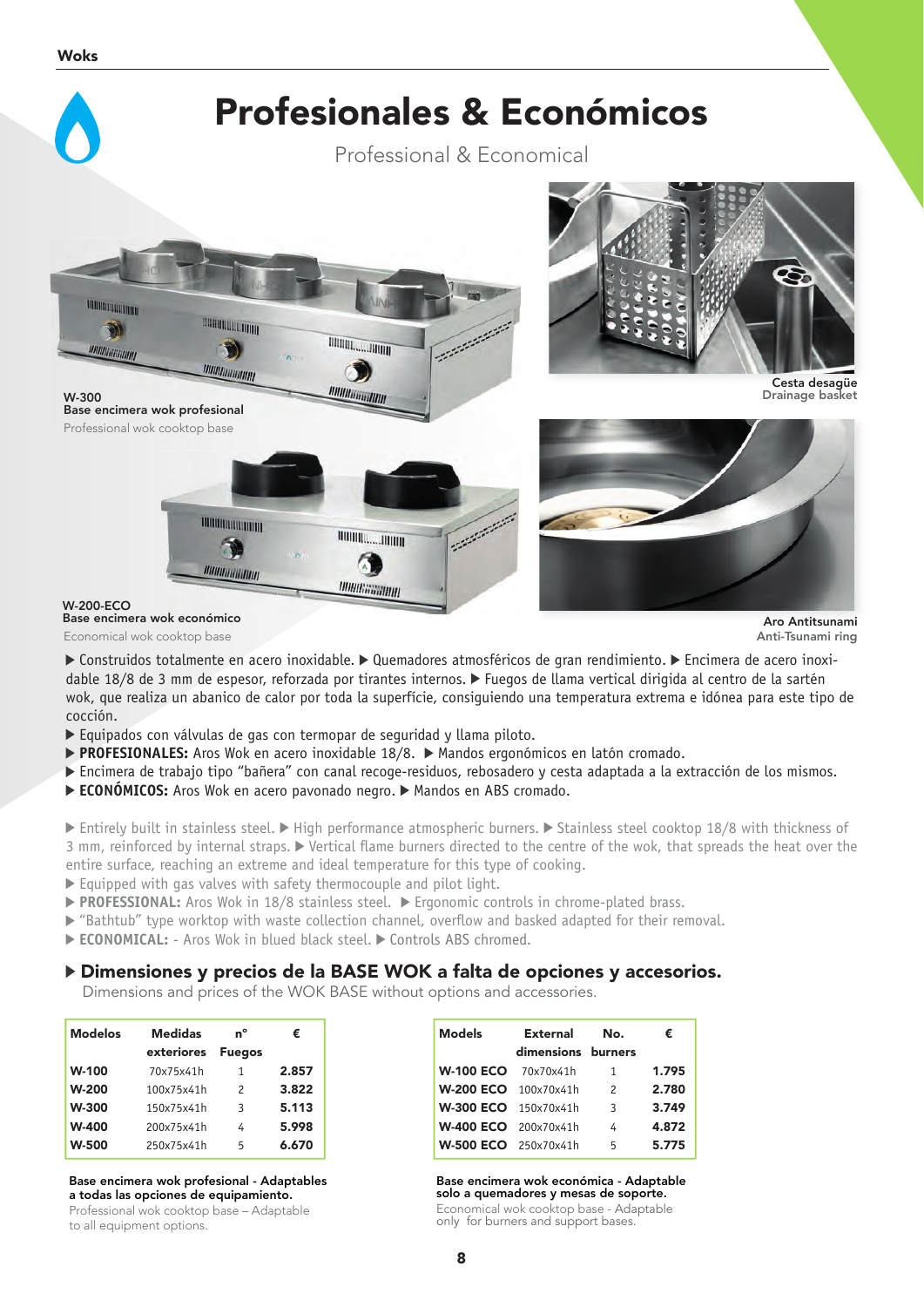## Opciones de equipamiento



O-PW Pared trasera de acero inox de 225mm de altura para ubicar los grifos. Rear wall of stainless steel 225mm height to fit the taps.

Equipment options



O-GPW Grifo de pared orientable a pedal situado en los pies/mesa de soporte. Pedal-operated wall tap located



O-DW Ducha de barrido, situada en la parte frontal de la bañera. Dirige los residuos hacia el canal recolector.

Squirter, located at the front of the tub. It directs the waste into the collection channel.



O-MSW Mesa de soporte con pies graduables en altura. Support table with adjustable height legs.



O-PSW Conjunto de pies soporte graduables en altura. Set of adjustable height support legs.



O-QPW Quemador de 12kW. 12kW burner.



O-QGW Quemador de 18kW, de alta potencia. 18kW burner, high power.



9 Manual stopcock included. O-GPWT Grifo de pared orientable. Incluye la llave de paso manual. Swivel wall tap.



O-CW Cubetera/salsero. Bucket/sauce boat.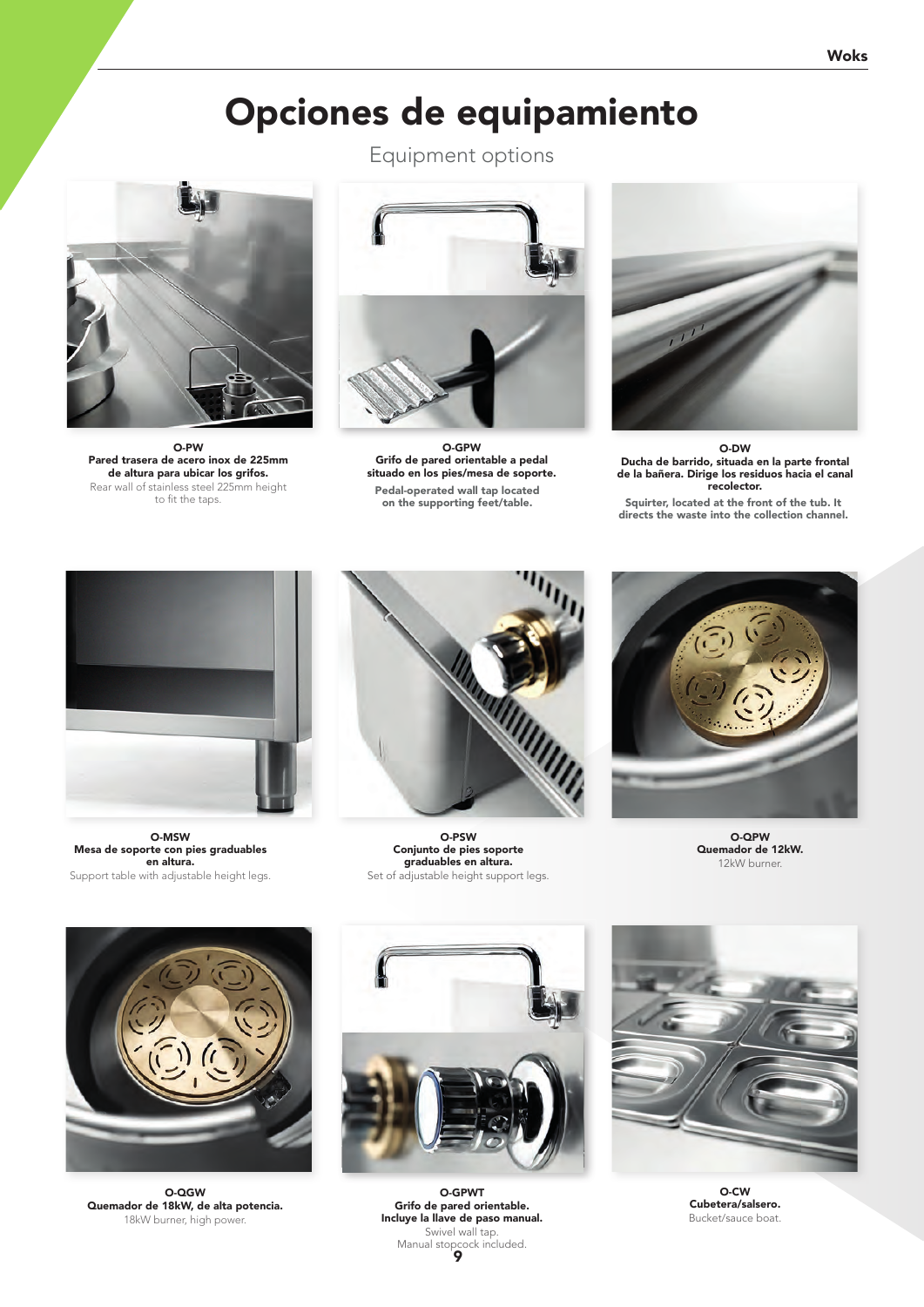## Realiza tu presupuesto

Make your own quote

### ¿Cuánto vale mi Wok?

How much does my Wok cost?

Para realizar tu propio presupuesto, seguimos 3 pasos: To make your own quote, we follow 3 steps:

- 1. Elige Base Wok. (página nº8) Choose Wok Base. (page no. 8)
- 2. Elige aquí equipamientos para tu Wok (columna derecha) Select equipment for your Wok here (right column)

#### 3. Suma el total de la base + equipamientos

Add total amount of the base + equipment

### Precios equipamientos - Prices equipment

| Optional<br>equipment    | Worktop<br>1 burner        | Worktop<br>2 burners        | Worktop<br>3 burners        | Worktop<br>4 burners        | Worktop<br>5 burners        |
|--------------------------|----------------------------|-----------------------------|-----------------------------|-----------------------------|-----------------------------|
| Equipamiento<br>opcional | <b>Encimera</b><br>1 fuego | <b>Encimera</b><br>2 fuegos | <b>Encimera</b><br>3 fuegos | <b>Encimera</b><br>4 fuegos | <b>Encimera</b><br>5 fuegos |
| <b>O-PW-</b>             | $0-PW-1$                   | $0-PW-2$                    | $0-PW-3$                    | $0-PW-4$                    | $0-PW-5$                    |
| Pared trasera            | 330€                       | 375€                        | 410€                        | 480€                        | 505€                        |
| <b>O-DW-</b>             | $0 - DW - 1$               | $0-DW-2$                    | $0-DW-3$                    | $0-DW-4$                    | $0-DW-5$                    |
| Ducha barrido            | 316€                       | 359€                        | 385€                        | 396€                        | 408€                        |
| O-MSW-                   | $0-MSW-1$                  | $0-MSW-2$                   | $0-MSW-3$                   | $0-MSW-4$                   | $0-MSW-5$                   |
| Mesa soporte *           | 475€                       | 520€                        | 575€                        | 758€                        | 820€                        |
| <b>O-GPW</b>             |                            |                             |                             |                             |                             |
| Grifo pedal              | 323€                       | 323€                        | 323€                        | 323€                        | 323€                        |
| O-PSW                    |                            |                             |                             |                             |                             |
| Pies soporte *           |                            |                             | 563€                        | 563€                        | 563€                        |
| <b>O-QPW</b>             |                            |                             |                             |                             |                             |
| Quemador 12kW *          | 318€                       | 318€                        | 318€                        | 318€                        | 318€                        |
| O-QGW                    |                            |                             |                             |                             |                             |
| Quemador 18kW *          | 535€                       | 535€                        | 535€                        | 535€                        | 535€                        |
| O-CW                     |                            |                             |                             |                             |                             |
| Cubetero /salsero**      | 487€                       | 487€                        | 487€                        | 487€                        | 487€                        |
| <b>O-GPWT</b>            |                            |                             |                             |                             |                             |
| <b>Grifo manual</b>      | 330€                       | 330€                        | 330€                        | 330€                        | 330€                        |

**(\*)** Elementos opcionales adaptables a cocinas profesionales y económicas.

**(\*\*)** Incluye 6 cubetas GN 1/6 con sus tapas.

**(\*)** Optional items adapted to professional and economical cookers.

**(\*\*)** Includes 6 GN 1/6 tubs with their lids.



¿Tienes dudas sobre cómo realizar tu propio presupuesto? Llama a nuestras oficinas.

Do you have any questions on how to make your own quote? Call our office and we will help you.

Pared O-PW-... Wall O-PW-

Grifo pared a pedal O-GPW

Wall tap to pedal O-GPW

Ducha barrido O-DW-... Sweeping shower O-DW-...

> Mesa soporte O-MSW...

Support table O-MSW...

Conjunto pies soporte O-PSW Support leg assembly O-PSW

Quemador de 12 kW

Quemador de 18 kW

O-QPW 12 kW burner O-QPW

O-QGW 18 kW burner O-QGW





Grifo pared manual O-GPWT

> Manual wall tap O-GPWT

Cubetero/salsero O-CW Bucket/sauce boat  $C<sub>W</sub>$ 



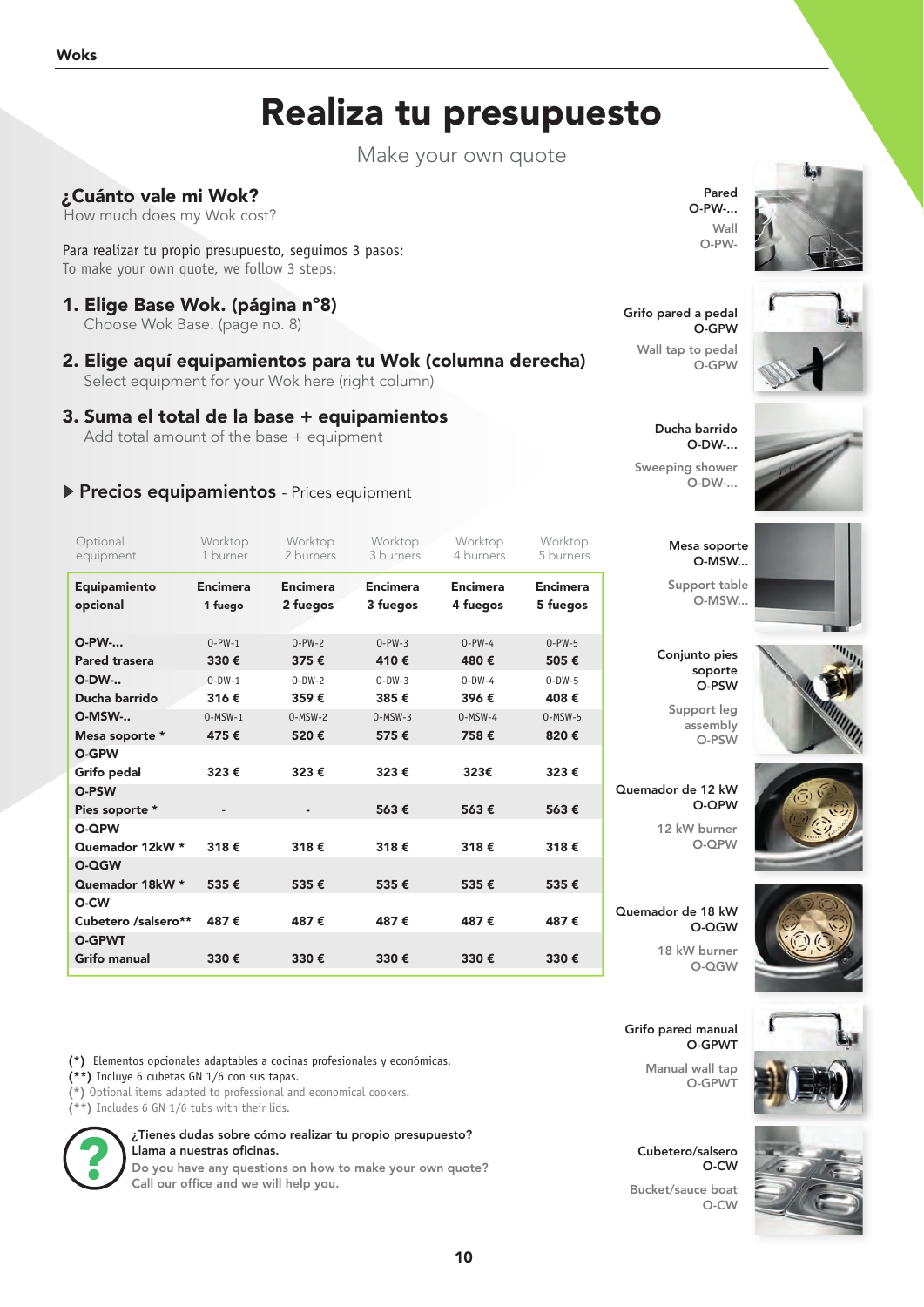# Opciones de equipamiento

Equipment options

| Compuesta por / Compossed by<br>Base profesional /<br><b>Professional base W-400</b><br>$O-PW-4$<br>+  | Base WOK / Wok Base:<br>$W - 400$<br>Equipamiento / Equipment:<br>$1 \times$ Pared / Wall (0-PW-4)<br>2 x Grifo manual / Manual tap (0-GPWT)<br>1 x Ducha barrido / Squirter (0-DW-4)<br>2 x Quemadores / Burners 12kW (0-QPW)<br>2 x Quemadores / Burners 18kW (0-QGW)<br>Total:<br>O-GPWT<br>O-QPW<br>O-QGW<br>$O-DW-4$                                       | 5.998€<br>480€<br>660€<br>396€<br>636€<br>1.070 €<br>9.240€          |
|--------------------------------------------------------------------------------------------------------|-----------------------------------------------------------------------------------------------------------------------------------------------------------------------------------------------------------------------------------------------------------------------------------------------------------------------------------------------------------------|----------------------------------------------------------------------|
|                                                                                                        | Base WOK / Wok Base:<br>$W-500$<br>Equipamiento / Equipment:<br>1 x Pared / Wall (0-PW-5)<br>2 x Grifo pedal / Pedal tap (0-GPW)<br>1 x Ducha barrido / Squirter (0-DW-5)<br>3 x Quemadores / Burners 12kW (0-QPW)<br>2 x Quemadores / Burners 18kW (0-QGW)<br>1 x Pies de soporte / Support feet (0-PSW)<br>Total:                                             | 6.670 €<br>505€<br>646€<br>408€<br>954€<br>1.070€<br>563€<br>10.816€ |
| Compuesta por / Compossed by:<br>Base profesional /<br><b>Professional base W-500</b><br>÷<br>$O-PW-5$ | O-GPW<br>$O-DW-5$<br>O-QPW<br>O-QGW                                                                                                                                                                                                                                                                                                                             | O-PSW                                                                |
| Ù.<br><b>TROTHODOLOGICAL</b><br>$\blacksquare$<br>襾<br>000000000000<br><b>UNIVERSITY</b>               | Base WOK / Wok Base:<br>$W-200$<br>Equipamiento / Equipment:<br>1 x Pared / Wall (0-PW-2)<br>1 x Grifo pedal / Pedal tap (0-GPW)<br>1 x Ducha barrido / Squirter (0-DW-2)<br>1 x Quemador / Burners 12kW (0-QPW)<br>1 x Quemador / Burners 18kW (0-QGW)<br>1 x Mesa de soporte / Support table (0-MSW-2)<br>1 x Cubetero / Salsero - Bucket / Sauce boat (O-CW) | 3.822 €<br>375€<br>323€<br>359€<br>318€<br>535€<br>520€<br>487€      |
|                                                                                                        | Total:                                                                                                                                                                                                                                                                                                                                                          | 6.739€                                                               |
| Compuesta por / Compossed by:<br>Base profesional /<br>÷<br><b>Professional base W-200</b>             |                                                                                                                                                                                                                                                                                                                                                                 |                                                                      |
| O-PW-2<br>O-GPW                                                                                        | O-MSW-2<br>O-DW-2<br>O-QPW<br>O-QGW                                                                                                                                                                                                                                                                                                                             | O-CW                                                                 |

11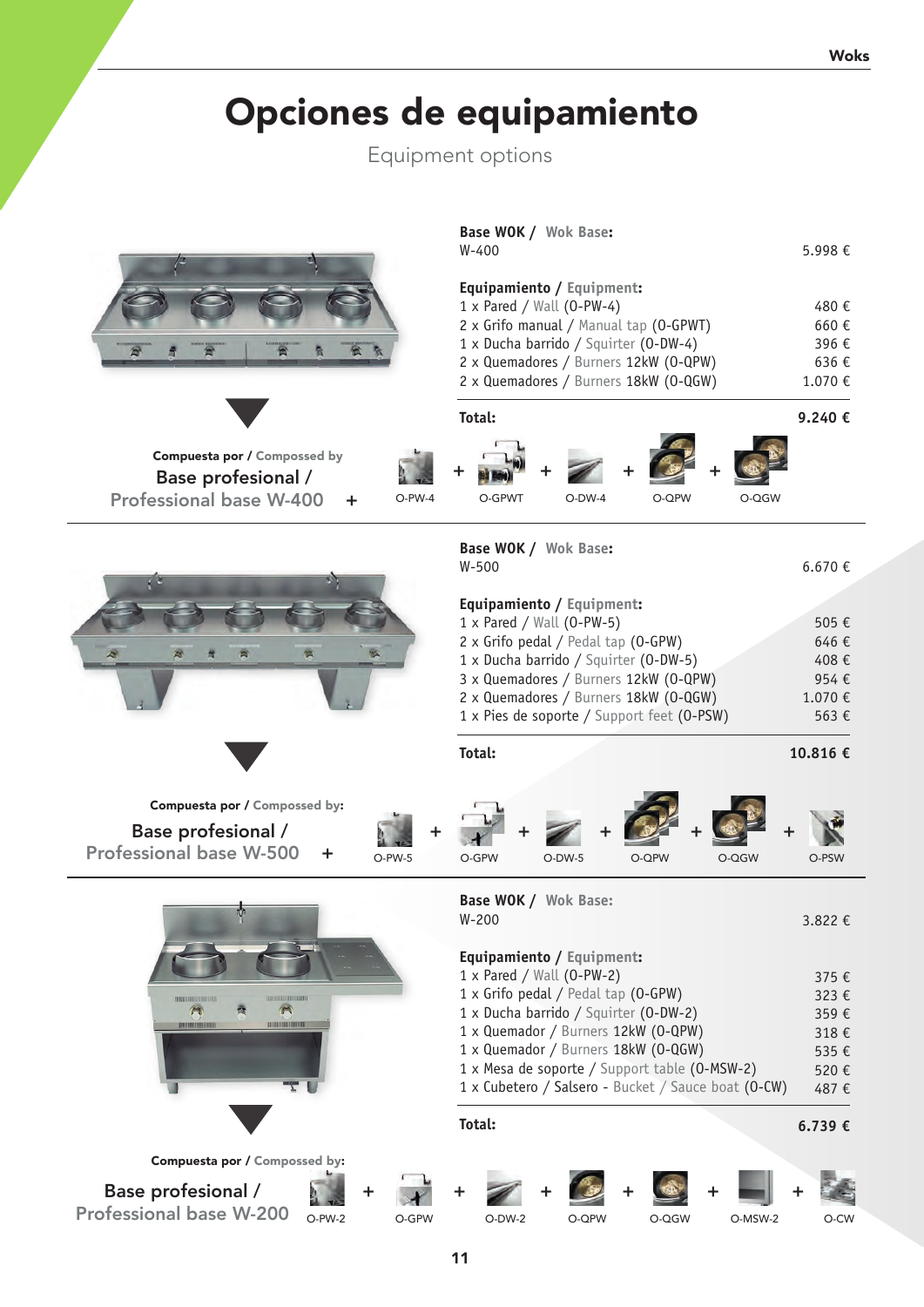## Proyectos personalizados

Custom projects



Cocina mural WOK profesional Wall cooker Professional WOK

Conjunto cocina WOK PROFESIONAL standard de 6 quemadores, 4 de 18kW y 2 de 12kW, soportado por dos pies para facilitar la limpieza del local. Formato tipo Z, intercalando los fuegos traseros con los delanteros, ajustando la medida de ancho a la mínima expresión posible.

Standard WOK PROFESSIONAL cooker unit with 6 burners, 4 of 18 kW and 2 of 12 kW, supported by two supporting legs to facilitate cleaning of the premises. Z-type format, interspersing the rear burners with the front ones, adjusting the width measurement to the minimum possible.



Cocina central Wok económico Central cooker economical Wok

Conjunto cocina WOK versión ECONOMICA combinado con freidora de doble seno de una capacidad de 18+18 litros de aceite a gas, y con fry top cromado a gas, dotado de columna de agua articulada y de doble erogación, combinando así la cocina tradicional con la gastronomía asiática.

Combined ECONOMIC version WOK cooker unit with double fryer with a capacity of 18+18 litres of oil, gas powered and with chrome gas fry top, equipped with articulated water column and double dispensing, thus combining traditional cooking with Asian cuisine.



Imagina tu cocina asiática. Diseñala combinando los woks con los elementos que necesites para ajustar al máximo tu espacio de trabajo con tus necesidades. Pídenos presupuesto trabajaremos para hacer real tu proyecto.



Cocina mural Wok profesional Wall cooker professional Wok

Conjunto mural multifunción, compuesto por 3 fuegos WOK versión profesional de 18kW, con un cuece pastas a gas de 40 litros, soporte cubetas Gastronorm 1/6x15cm, para ubicación de las salsas y barbacoa YAKITORI eléctrica sobre mostrador. Dispone de 3 grifos sobre fuegos wok, todo soportado por mueble neutro de puertas correderas.

Multifunction wall unit, consisting of 3 WOK burners, 18 kW professional version, with a 40-litre gas pasta cooker, 1/6x15 cm Gastronorm tub bracket for placing sauces and electric YAKI-TORI barbecue on the countertop. It has 3 taps on wok burners, all supported by a neutral unit with sliding doors.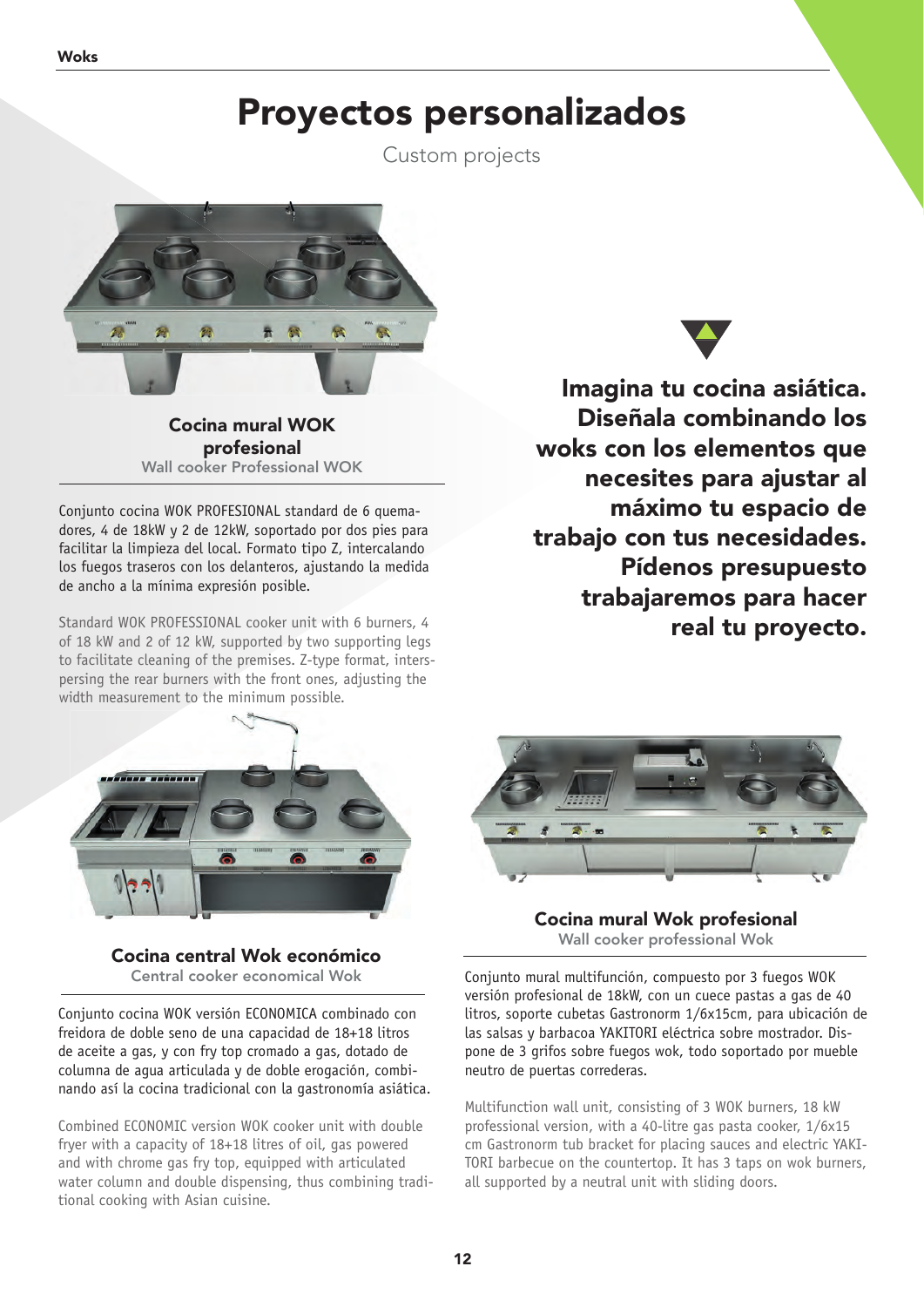## Proyectos personalizados

Custom projects



Imagine your Asian cooker. Design it yourself by combining the woks with the items you need to adjust your workspace to your needs as far as possible. Ask for a quote, we will work to make your project real.

Cocina mural WOK profesional Wall cooker professional WOK

Conjunto que combina 2 fuegos tradicionales con 4 fuegos WOK versión profesional de 18kW de potencia, en la parte central del equipo se ubica un fregadero. En el peto trasero se suministran cuatro grifos que alimentan de agua a los fuegos wok. Soportado por cuatro pies soporte.

Set of 10 WOK burners, professional version, 6 of 18 kW and 4 of 12 kW, arranged on two sides, one in line and the other in Z layout, equipped with two articulated water columns and double dispensing. Waste collection channel located in the centre of the equipment. All this is supported by a neutral table with a shelf.



Cocina central TOP profesional Cocina Central TOP profesional

Cocina WOK versión PROFESIONAL de 6 fuegos de 18kW, con columna de agua articulada y de doble erogación. Quemadores dispuestos en ambos lados en línea. Equipo preparado para una colocación sobre una superficie plana.

WOK PROFESSIONAL version cooker with 6 burners of 18 kW, with articulated water column and double dispensing. Burners arranged on both sides in line. Unit prepared for placement on a flat surface.





Cocina central WOK profesional Central cooker Professional WOK

Conjunto de 10 fuegos WOK versión profesional, 6 de 18kW y 4 de 12kW, organizados en dos lados, uno dispuestos en línea y el otro lado en disposición Z, dotado de dos columnas de agua articuladas y de doble erogación. Canal recoge residuos ubicado en el centro del equipo. Todo ello soportado por una mesa neutra con estante.

Unit that combines 2 traditional burners with 4 WOK burners professional version of 18 kW in power. There is a sink in the central part of the unit. Four taps are supplied in the backsplash that feed the wok burners with water. Supported by four support legs.